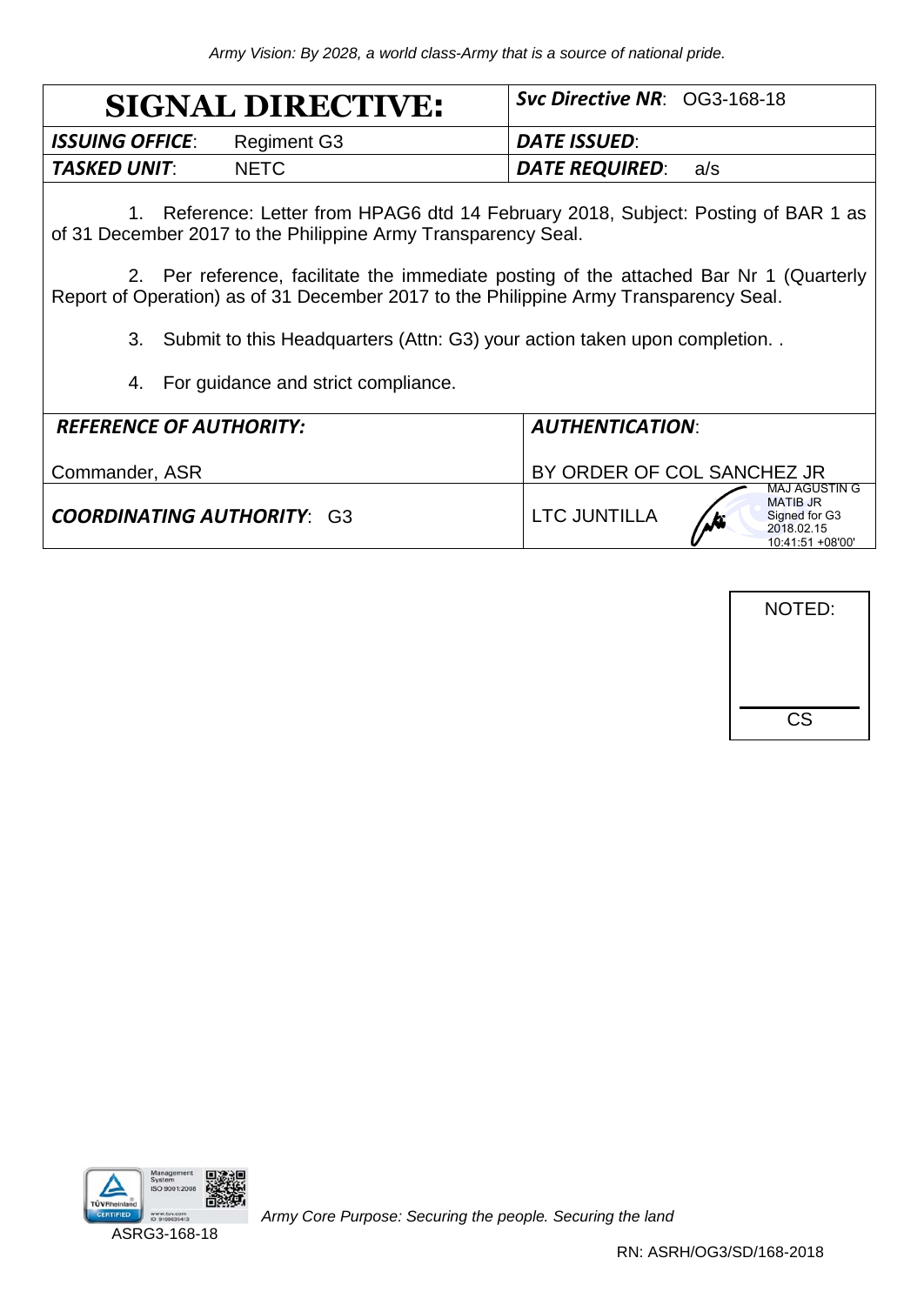*Army Vision: By 2028, a world-class Army that is a source of national pride*

## H E A D Q U A R T E R S PHILIPPINE ARMY *OFFICE OF THE ASSISTANT CHIEF OF STAFF FOR COMMAND AND CONTROL COMMUNICATIONS, AND CYBER SYSTEMS, G6* Fort Andres Bonifacio, Metro Manila

6/SEIB

14 February 2018

- SUBJECT: Posting of BAR 1 as of 31 December 2017 to the Philippine Army Transparency Seal
- TO: Commander, ASR (P) P o s t Attn: AC of S for Operations, G3

1. Reference: Email from MFO with Subject: BAR 1 as of 31 Dec 2017, dated 09 February 2018.

2. Per above reference, attached is the BAR Nr 1 (Quarterly Report of Operation) as of 31 December 2017.

3. ITR, facilitate the immediate posting of said documents to the Philippine Army Transparency Seal.

4. For appropriate action.

BY COMMAND OF LIEUTENANT GENERAL BAUTISTA:

VENER ODILON D MARIANO Colonel, GSC (SC) PA AC of S for C4S, G6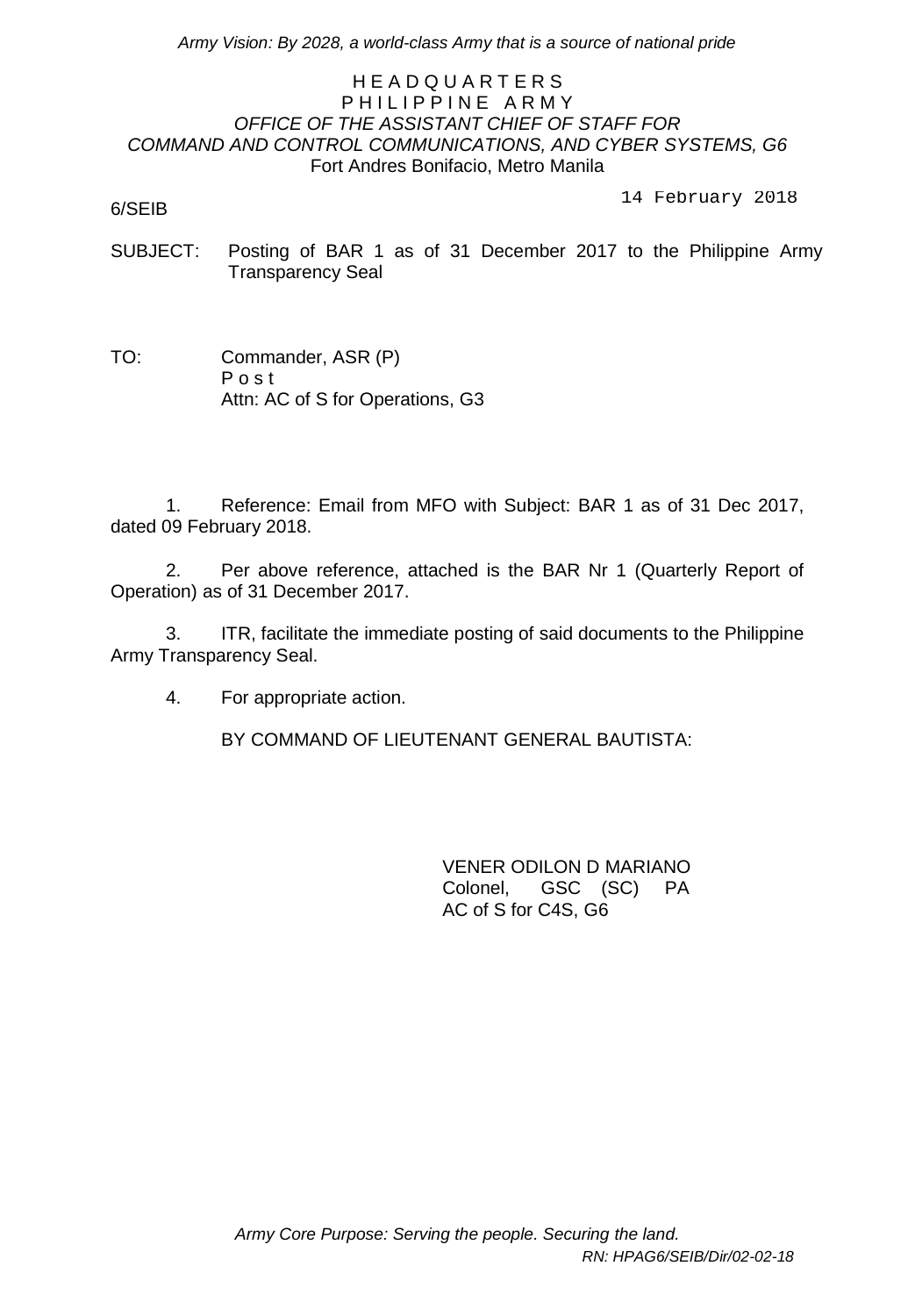**QUARTERLY PHYSICAL REPORT OF OPERATION** As of 31 December 2017

Department: Department of National Defense (DND)<br>Appropriations: Current Year Appropriations<br>Agency: Philippine Army ( Land Forces )<br>Operating Unit: N/A<br>Organization Code (UACS): 170070000000

 $\omega_{\rm c}$ 

| Particular                                           | <b>UACS CODE</b> | Physical Targets Annual 2017 |         |         |         |               | Physical Accomplishments (Dec 2017) |         |         |         |                |                |                                                 |
|------------------------------------------------------|------------------|------------------------------|---------|---------|---------|---------------|-------------------------------------|---------|---------|---------|----------------|----------------|-------------------------------------------------|
|                                                      |                  |                              |         |         |         |               |                                     |         |         |         |                | Variance as of |                                                 |
|                                                      |                  | 1st                          | 2nd     | 3rd     | 4th     |               | 1st                                 | 2nd     | 3rd     | 4th     |                | December 31.   |                                                 |
|                                                      |                  | Quarter                      | Quarter | Quarter | Quarter | Total         | Quarter                             | Quarter | Quarter | Quarter | Total          | 2017           | Remarks                                         |
|                                                      |                  |                              |         |         |         | $7 = (3 + 4)$ |                                     |         |         |         | $12 = (8 + 9)$ |                |                                                 |
|                                                      | $\overline{c}$   | 3                            | 4       | 5       | 6       | $+5+6)$       | 8                                   | 9       | 10      | 11      | $+10+11)$      | 13             | 14                                              |
| Operations                                           |                  |                              |         |         |         |               |                                     |         |         |         |                |                |                                                 |
| IV. Just and Lasting Peace and the Rule of Law       |                  |                              |         |         |         |               |                                     |         |         |         |                |                |                                                 |
| MFO - Territorial Defense, Security & Stability      |                  |                              |         |         |         |               |                                     |         |         |         |                |                |                                                 |
| Service                                              |                  |                              |         |         |         |               |                                     |         |         |         |                |                |                                                 |
|                                                      |                  |                              |         |         |         |               |                                     |         |         |         |                |                | $\star$<br>On the Number of Tactical Ba         |
|                                                      |                  |                              |         |         |         |               |                                     |         |         |         |                |                | Maintained, from last year's accomplishment     |
|                                                      |                  |                              |         |         |         |               |                                     |         |         |         |                |                | tactical battalions, it was increased to 198    |
|                                                      |                  |                              |         |         |         |               |                                     |         |         |         |                |                | the inclusion of the following:                 |
|                                                      |                  |                              |         |         |         |               |                                     |         |         |         |                |                | • EOD Bn, ASCOM that is currently pr            |
|                                                      |                  |                              |         |         |         |               |                                     |         |         |         |                |                | EOD Teams to Unified Commands:                  |
|                                                      |                  |                              |         |         |         |               |                                     |         |         |         |                |                | . 1IMB and 2IMB though activated last           |
|                                                      |                  |                              |         |         |         |               |                                     |         |         |         |                |                | were only operationalized after the transfer    |
|                                                      |                  |                              |         |         |         |               |                                     |         |         |         |                |                | Support Functions (BSF) from NOLCOM             |
| 1. Number of Tactical Battalions maintained          |                  | 190                          | 190     | 190     | 190     | 190           | 191                                 | 191     | 191     | 198     |                |                | August 2017 and SOLCOM on 03 April              |
|                                                      |                  |                              |         |         |         |               |                                     |         |         |         |                |                | respectively;                                   |
|                                                      |                  |                              |         |         |         |               |                                     |         |         |         |                |                | . Other Newly Activated Units:                  |
|                                                      | 3010000000       |                              |         |         |         |               |                                     |         |         |         |                |                | Unit<br>Date of Activat                         |
|                                                      |                  |                              |         |         |         |               |                                     |         |         |         |                |                | 549th ECB<br>10-Feb-17                          |
|                                                      |                  |                              |         |         |         |               |                                     |         |         |         |                |                | 500th ECB<br>01 June 2017                       |
|                                                      |                  |                              |         |         |         |               |                                     |         |         |         |                |                | 5th SRB                                         |
|                                                      |                  |                              |         |         |         |               |                                     |         |         |         |                |                | 88th IB<br>18-Sep-17                            |
|                                                      |                  |                              |         |         |         |               |                                     |         |         |         |                |                | 89th IB<br>90th IB                              |
|                                                      |                  |                              |         |         |         |               |                                     |         |         |         |                |                | 16-Nov-17<br>91st IB                            |
|                                                      |                  |                              |         |         |         |               |                                     |         |         |         |                |                | On the Operational Readiness of T               |
| 2. % Operational Readiness of Tactical<br>Battalions |                  |                              |         | 79%     | 79%     | 79%           | 65%                                 | 68%     |         |         |                |                | Battalions as of 4th Qtr CY 2017, tactical      |
|                                                      |                  | 79%                          |         |         |         |               |                                     |         |         |         |                |                | obtained and average rating of 76% or R:        |
|                                                      |                  |                              |         |         |         |               |                                     |         |         |         |                |                | current rating is slightly short of the targete |
|                                                      |                  |                              | 79%     |         |         |               |                                     |         | 73%     | 76%     |                |                | for FY 2017, with only 96% accomplishmer        |
|                                                      |                  |                              |         |         |         |               |                                     |         |         |         |                |                | due to the realignment of some units Said s     |
|                                                      |                  |                              |         |         |         |               |                                     |         |         |         |                |                | is attributed to the activation of new units.   |
|                                                      |                  |                              |         |         |         |               |                                     |         |         |         |                |                | required the realignment of personnel and n     |
|                                                      |                  |                              |         |         |         |               |                                     |         |         |         |                |                | essential equipment of all tactical units       |

 $\sim$